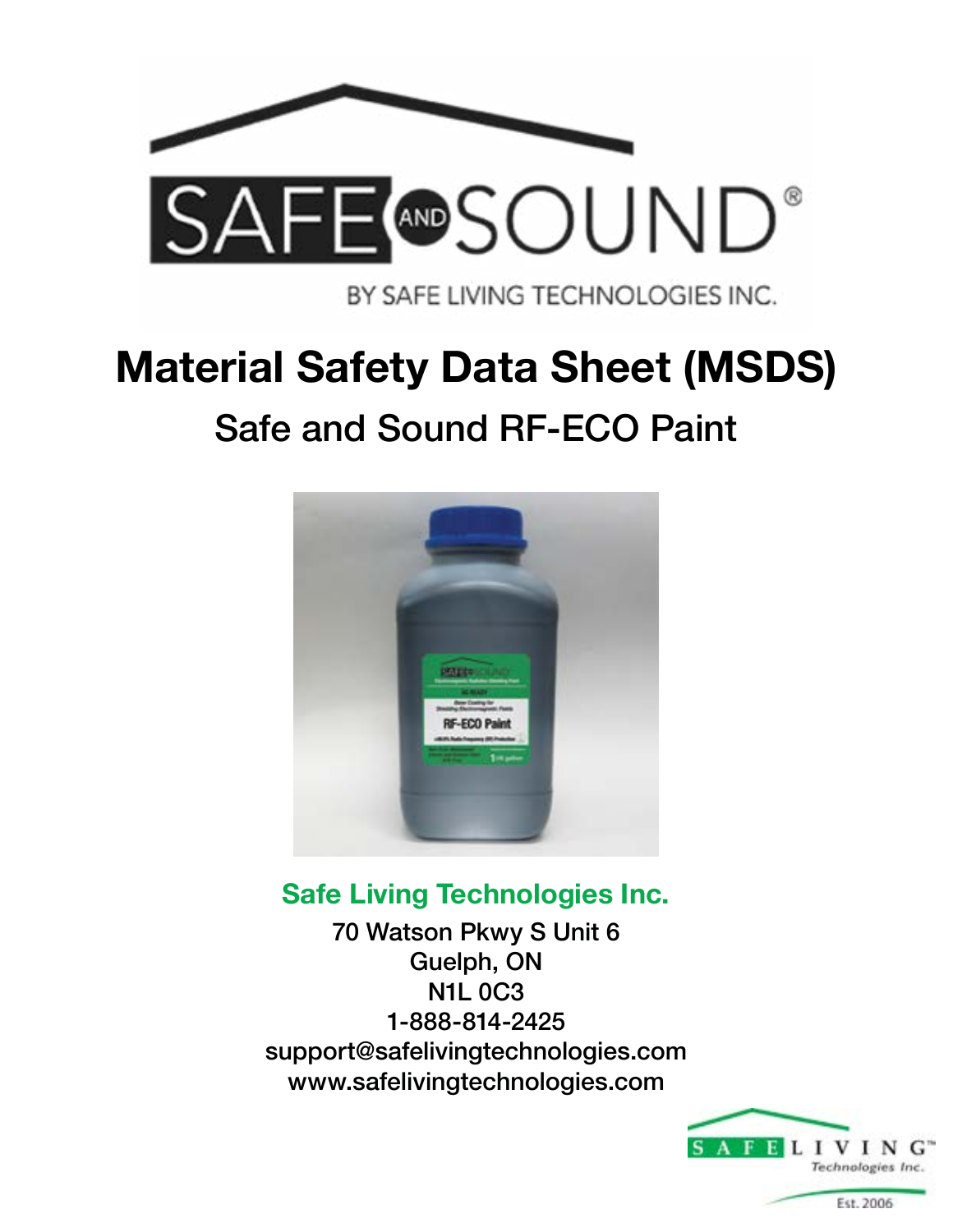## **1. Identification of the Mixtures and of the Company**

### **1.1 Product Identifiers**

Safe and Sound RF-ECO Paint.

### **1.2 Relevant Identified Uses of the Mixture**

Electrically conductive priming coats and accessory products.

### **1.2.1 Relevant Identified Uses Advised Against**

There is no information about relevant identified uses of the product, which is advised against.

#### **1.3 Details of the Supplier of the Safety Data Sheet**

Safe Living Technologies Inc. 70 Watson Pkwy S Unit 6 Guelph, ON N1L 0C3 1-888-814-2425 support@safelivingtechnologies.com www.safelivingtechnologies.com

### **1.4 Emergency Telephone Number**

Contact your local public health authority. SLT: 1-888-814-2425

### **02. Hazards Identification**

**2.1 Classification of the Substance or Mixture Directive 67/548/EEC or 1999/45/EC and Regulation (EC) No 1272/2008 (GHS)**

None.

### **2.2 Label Elements**

None.

### **2.3 Other Hazards**

None.



### **2.4 Additional Information**

This product is not dangerous concerning the regulation (EC) No. 1272/2008 (CLP) or the directive 1999/45/EC.

# **03. Composition, Ingredients**

### **3.1 Substances**

| Ingredients         | CAS.      | PROP.     |
|---------------------|-----------|-----------|
| Water               | 7732-18-5 | 0-70%     |
| Graphite            | 7782-42-5 | $0 - 40%$ |
| <b>Carbon Black</b> | 1333-86-4 | $0 - 10%$ |
| Acrylic Dispersion  | N/A       | $0 - 40%$ |
| Additives           | N/A       | $0 - 5%$  |

### **3.2 Mixtures**

This product is a mixture.

### **3.3 Other Means of Identification**

Not available.

### **3.4 Hazardous Components**

Not applicable. This product does not contain any components classified for health hazards above the relevant cut off value.

### **04. First Aid Measures**

### **4.1 General**

In all cases of doubt, or when symptoms persist, seek medical attention. Immediately remove all contaminated clothing.

### **4.1.1 After Inhalation**

No symptoms are expected to occur. If symptoms do occur, take the affected person into fresh air. If breathing is compromised, seek medical attention.

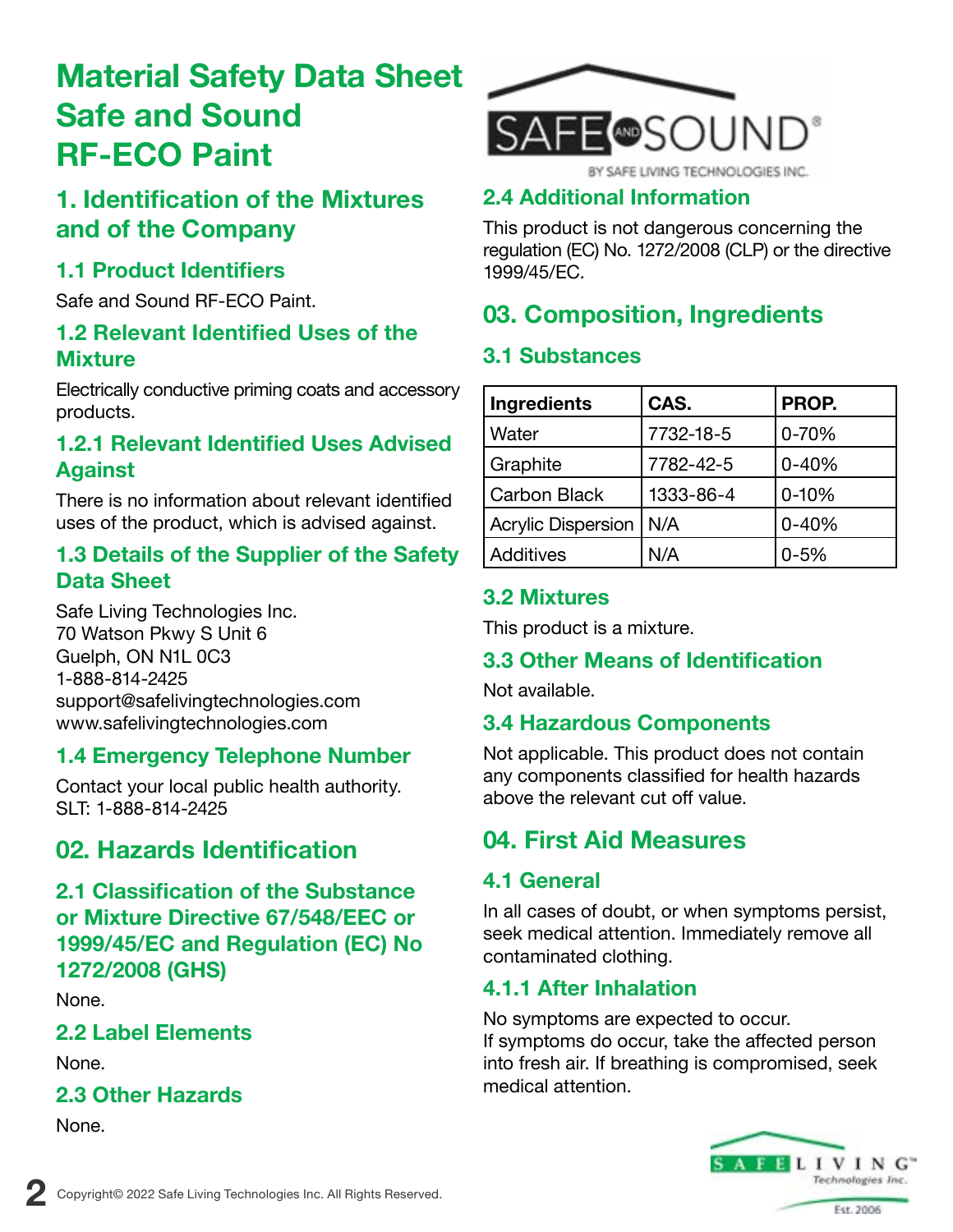### **4.1.2 After Skin Contact**

Wash away with soap and water and rinse. Do NOT use solvents or thinners. After use, remove and wash affected clothing.

#### **4.1.3 After Eye Contact**

Remove contact lenses, keep eyelids open. Rinse open eyes immediately with plenty of running water. Seek medical advice if irritation continues.

### **4.1.4 After Ingestion**

Keep at rest. Do not induce vomiting. Drink water in small draught. When swallowed, immediately consult and show packing or label to physician.

### **4.2 Most Important Symptoms and Effects, Both Acute and Delayed**

No further relevant information available.

**4.3 Indication of any Medical Attention and Special Treatment Needed** None.

### **5.0 Firefighting Measures 5.1.1 Suitable Extinguishing Media**

This product is not flammable. In case of a fire, extinguish surroundings as indicated.

### **5.1.2 Unsuitable Extinguishing Media**

None known.

### **5.2 Special Hazards Arising From the Substance or Mixture**

Fire will produce dense black smoke. Exposure to decomposition products may cause a health hazard.

### **5.3 Advice for Firefighters**

Appropriate breathing apparatus may be required.

# **06. Accidental Release Measures**



### **6.1 Personal Precautions, Protective Equipment and Emergency Procedures**

Refer to protective measures listed in sections 7 and 8. This product contains water and, if spilled, can cause slippery surfaces.

### **6.2 Environmental Precautions**

Do not empty into drains, including water used for cleaning. Dispose of contaminated water, according to local regulations. Contact local authorities if the product contaminates lakes, rivers, or sewages.

### **6.3 Methods and Material for Containment and Cleaning up**

Contain and collect spillage with non-combustible absorbent materials, e.g. sand, earth, vermiculite, diatomaceous earth, and place in container for disposal according to local regulations (see section 13). Remove residue by rinsing thoroughly with water. Thoroughly clean contaminated objects and floors, and observe environmental regulations.

### **6.4 Reference to Other Sections**

None.

# **07. Handling and Storage**

### **7.1 Precautions for Safe Handling**

Ensure good ventilation in your room and working area. Comply with health and safety work laws. Phrase P102: Keep out of reach of children. Phrase P103: Read label before use.

### **7.2 Conditions for Safe Storage, Including any Incompatibilities**

Store at room temperature. This product is not flammable. Store in accordance with local regulations.

### **7.2.1 Hints on Storage Assembly**

Keep away from: Alkali (lye), acid, oxidizing agent. Storage class : 12.

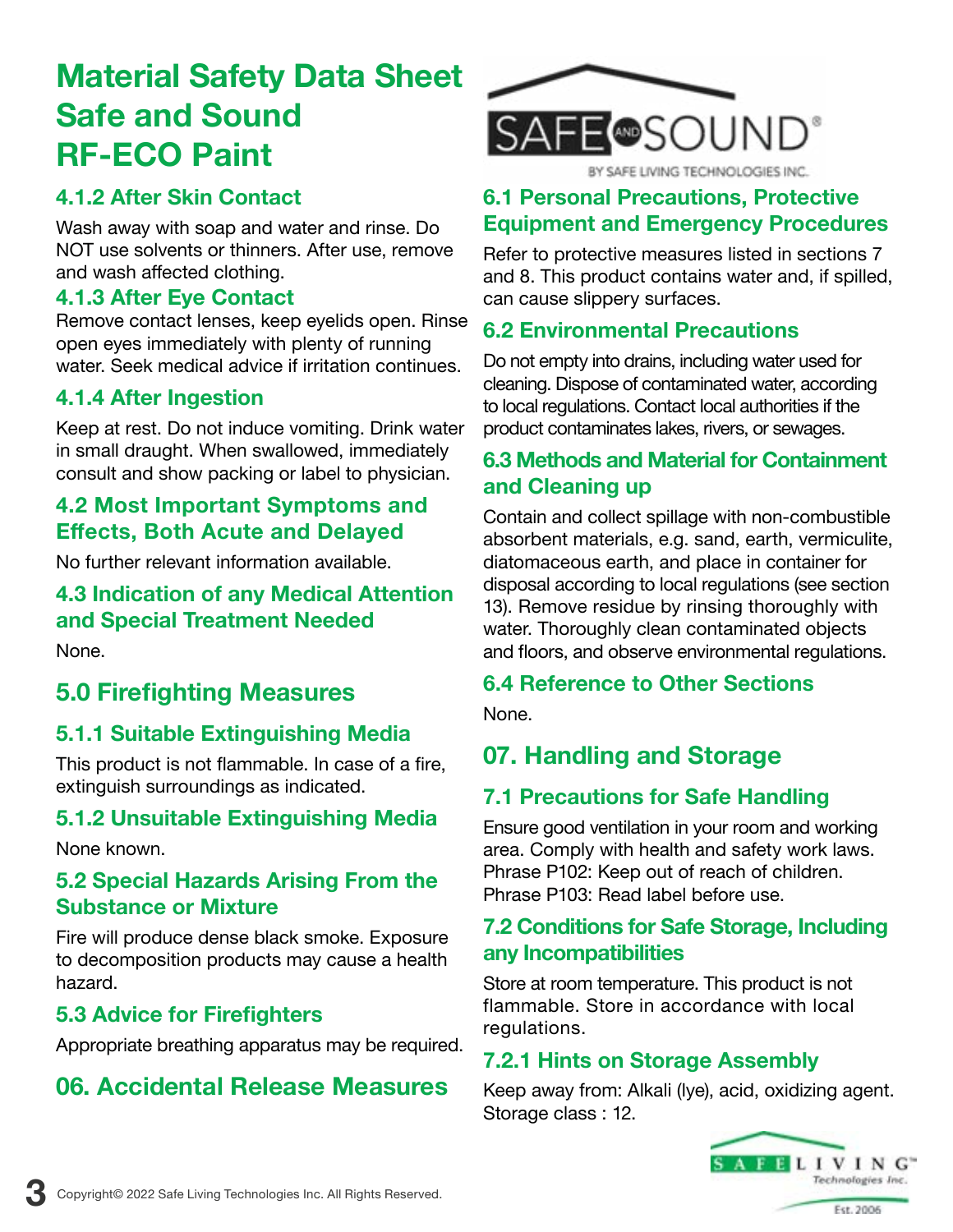### **7.2.2 Further Information on Storage Conditions**

Review all documentation, including the label, installation manual, and data sheets. Keep only in the original container in a cool, well-ventilated place. Protect against heat and frost. Containers which are opened must be carefully resealed and kept upright to prevent leakage.

### **7.3 Specific End Use(s)**

Basic coatings interior and exterior.

### **08. Exposure Controls, Personal Protection**

### **8.1 Control Parameters, Occupational Exposure Limit Values**

Information on occupational exposure to RCP-method TRGS 900 ( D ). Limit value type (Germany) : TRGS 900 ( D ). Limit value : Not relevant.

### **8.2 Personal Protective Equipment**

Avoid contact with eyes and skin. Immediately remove all affected personal clothing. Do not eat, drink or smoke while painting. Wash hands before breaks and after painting.

### **8.2.1 Respiratory Protection**

Breathing protection equipment is not required for brush or roll application. If applying with a spray gun: use filter mask N95 or P2 (white). Do not breathe in spray.

### **8.2.2 Hand Protection**

Protective nitrile rubber gloves with a 0.4 mm thickness must be used. Manufacturer notes have to be taken into account. Penetration time of the glove material:  $>= 8$  hrs. Penetration times can be considerably shorter with longer and/or repeated paint contact. The protective gloves should be replaced after the first application or as a result of damage to the gloves. Cotton gloves should be used under nitrile rubber gloves or polychloroprene



gloves. If hands are dry after washing hands, apply a moisturizing hand lotion.

### **8.2.3 Eye Protection**

Use safety glasses in case of splattering.

### **8.2.4 Body Protection**

Use protective clothing while painting.

### **8.2.5 Environmental Exposure Controls**

See chapter 7. No additional measures necessary.

**09. Physical and Chemical Properties**

### **9.1 Information on Basic Physical and Chemical Properties**

### **9.1.1 Appearance**

Opaque black liquid.

#### **9.1.2 Odour**

Characteristic odour.

### **9.1.3 Odour Threshold**

Not determined.

### **9.1.4 Relevant Safety Data**

Boiling temperature: Not applicable. Flash point: Not applicable. Ignition temperature: Not applicable. Vapour pressure: Not determined. Density: See technical data sheet. Solvent separation test: Not applicable. Solvent content in all products: 0 %. pH value: All products: 8; HSF64, HSF74: 12. Viscosity: Liquid to paste, see technical data sheet.

VOC value: See technical data sheet, max. 0.027 oz/gal.

### **9.2 Other Information**

None.



Est. 2006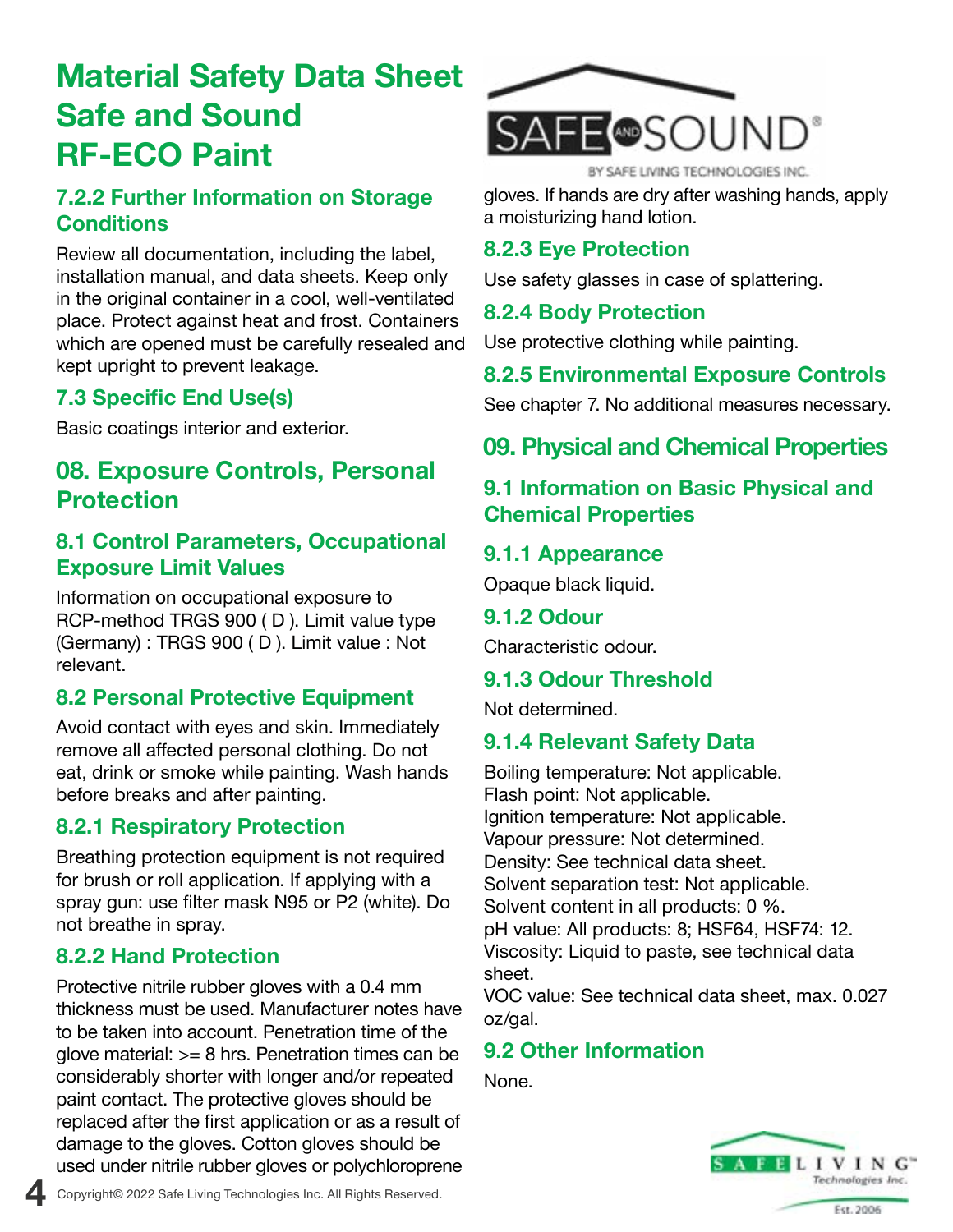# **10. Stability and Reactivity**

### **10.1 Reactivity**

None known, with proper handling and storage.

### **10.2 Chemical Stability**

Stable under recommended storage and handling conditions (see section 7).

### **10.3 Possibility of Hazardous Reactions**

None known, with proper handling and storage.

### **10.4 Conditions to Avoid**

Prevent freezing, heating and exposure to direct sunlight.

### **10.5 Incompatible Materials**

None known. Keep away from oxidizing agents, strongly alkaline and strongly acid materials in order to avoid exothermic reactions.

### **10.6 Hazardous Decomposition Products**

None known, with proper handling and storage. When exposed to high temperatures or fire: carbon dioxide, carbon monoxide, smoke, nitric oxides or thick, black smoke may be produced.

### **11. Toxicological Information**

Toxicological data is not available. The classification was carried out according to the calculation method of the Preparations Directive (1999/45/EC).

### **11.1 Information on Toxicological Effects, Acute Effects**

Acute oral toxicity: None. Acute dermal toxicity: None. Acute inhalation toxicity: None.

### **11.1.1 Sensitization**

Not sensitizing.

### **11.1.2 Repeated Dose Toxicity (Sub-Acute, Sub-Chronic, Chronic)**

Toxicological data is not available.



### **11.1.3 CMR Effects (Carcinogenicity, Mutagenicity and Toxicity for Reproduction)**

Carcinogenicity: No data. Germ cell mutagenicity/ Genotoxicity: No data. Reproductive toxicity: No data.

# **12. Ecological Information**

### **12.1 Toxicity**

Acute or chronic damages are not expected to occur with water organisms or aquatic environments.

#### **12.2 Persistence and Degradability**

There is not data available.

### **12.3 Bio Accumulative Potential**

There is not data available.

### **12.4 Mobility in Soil**

There is not data available.

### **12.5 Results of PBT and vPvB Assessment**

There is not data available.

#### **12.6 Other Adverse Effects**

There is not data available.

### **12.7 Additional Ecological Information**

Avoid direct contact with the Earth/soil, waterways and drains. The product is evaluated according the method of 1999/45/EC, and is not classified as harmful for the environment. See sections 2 and 3 for details.

### **13. Disposal Considerations**

### **13.1 Waste Treatment Methods**

Packaging with non dried up residues must be dropped at official collecting sites. Do not empty into waters or drains. Packaging with dried up residues can be disposed together with household garbage or building site garbage.

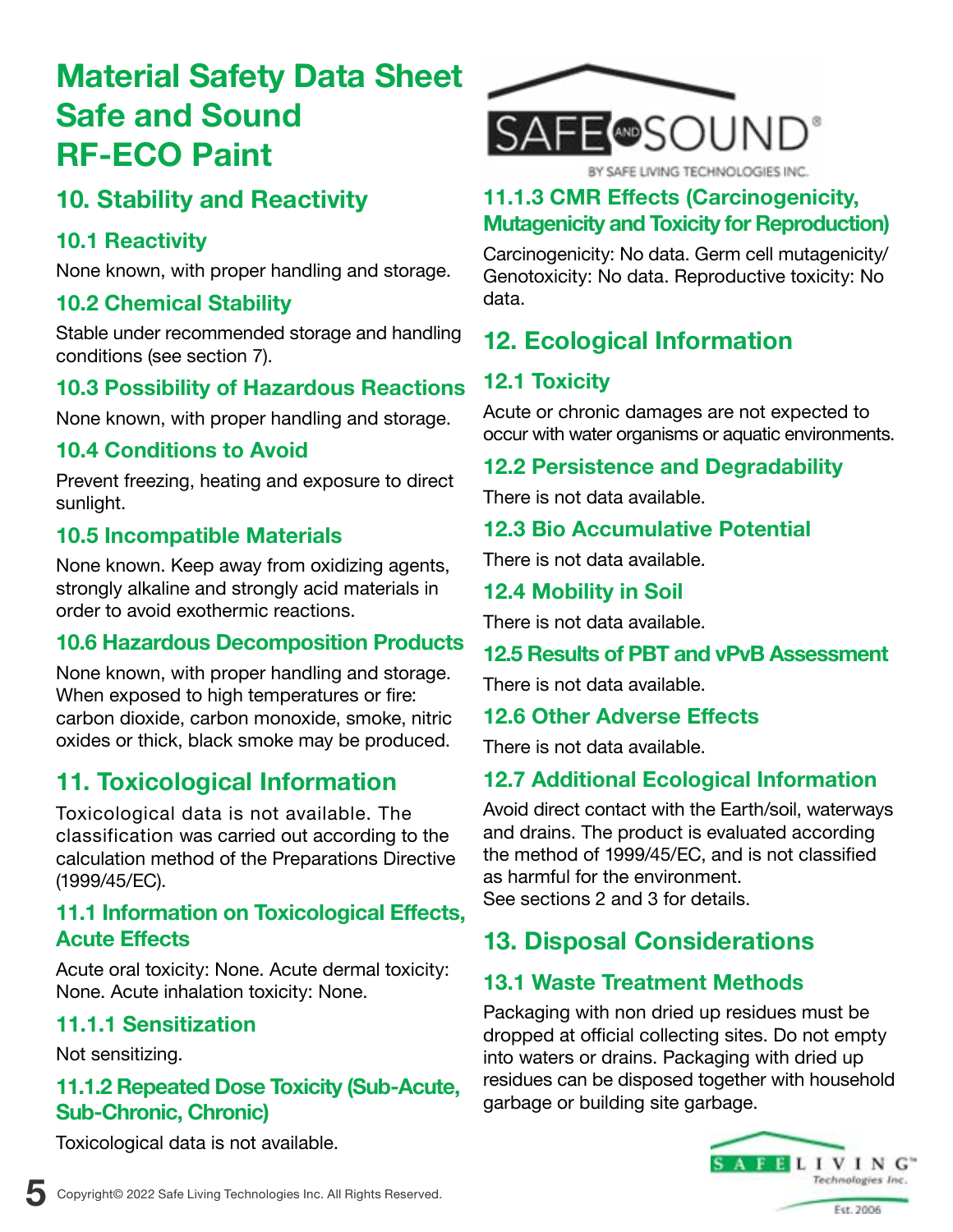### **13.1.1 Waste Key**

Product packaging with liquid contents must be dropped at official collecting sites. Do not empty into waterways or drains. Product packaging with dried up residues can be disposed together with household garbage or building site garbage.

### **13.1.2 Contaminated Packaging**

Contaminated packaging must be emptied of all residues and, following appropriate cleaning, may be recycled. Uncleaned packaging must be treated as liquid contents for disposal.

## **14. Transport Information**

### **14.1 UN Number**

Non-hazardous goods, in terms of transport regulations.

### **14.2 UN Proper Shipping Name**

Non-hazardous goods, in terms of transport regulations.

### **14.3 Transport Hazard Class(es)**

Non-hazardous goods, in terms of transport regulations.

### **14.4 Packing Group**

Non-hazardous goods, in terms of transport regulations.

### **14.5 Environmental Hazards**

Non-hazardous goods, in terms of transport regulations.

### **14.6 Special Precautions for User**

None.

### **15. Regulatory Information**

### **TSCA STATUS**

We certify that all chemical substances in this product comply with all applicable rules or orders under TSCA and that we are not offering a chemical substance for entry in violation of TSCA or any applicable rule or order thereunder.



### **15.1 Safety, Health and Environmental Regulations/Legislation Specific for the Substance or Mixture**

EU legislation. Regulation (EC) No. 2037/2000 concerning materials, which cause damage to the ozone layer: Not applicable. Directive 96/82/ EC for danger control following severe accidents with dangerous substances: Not subject to 96/82/EC.

### **15.1.1 Other Regulations (EU)**

Information according to 1999/13/EC about limitation of emissions of volatile organic compounds (VOC-guideline): VOC-value (in g/l): max. 0.2

### **15.1.2 National Regulations**

Restrictions of occupation: None, if handled according to order. Major Accidents Ordinance: Not subject to StörfallVO.

### **15.1.3 Water Hazard Class (WGK)**

Class : 1 (Slightly hazardous to water) Classification according to VwVwS.

### **15.1.4 VOC-Regulation**

VOC limit value step II (g/l), ready-to-use condition: 30. Maximum VOC content (g/l) of the product in a ready to use condition: max. 0.2.

### **15.1.5 Additional Information**

Giscode : M-DF01.

### **15.2 Chemical Safety Assessment**

Chemical safety assessments for substances in this preparation were not carried out.

# **16. Further Information**

### **16.1 Indication of Changes**

None.

### **16.2 Abbreviations and Acronyms**